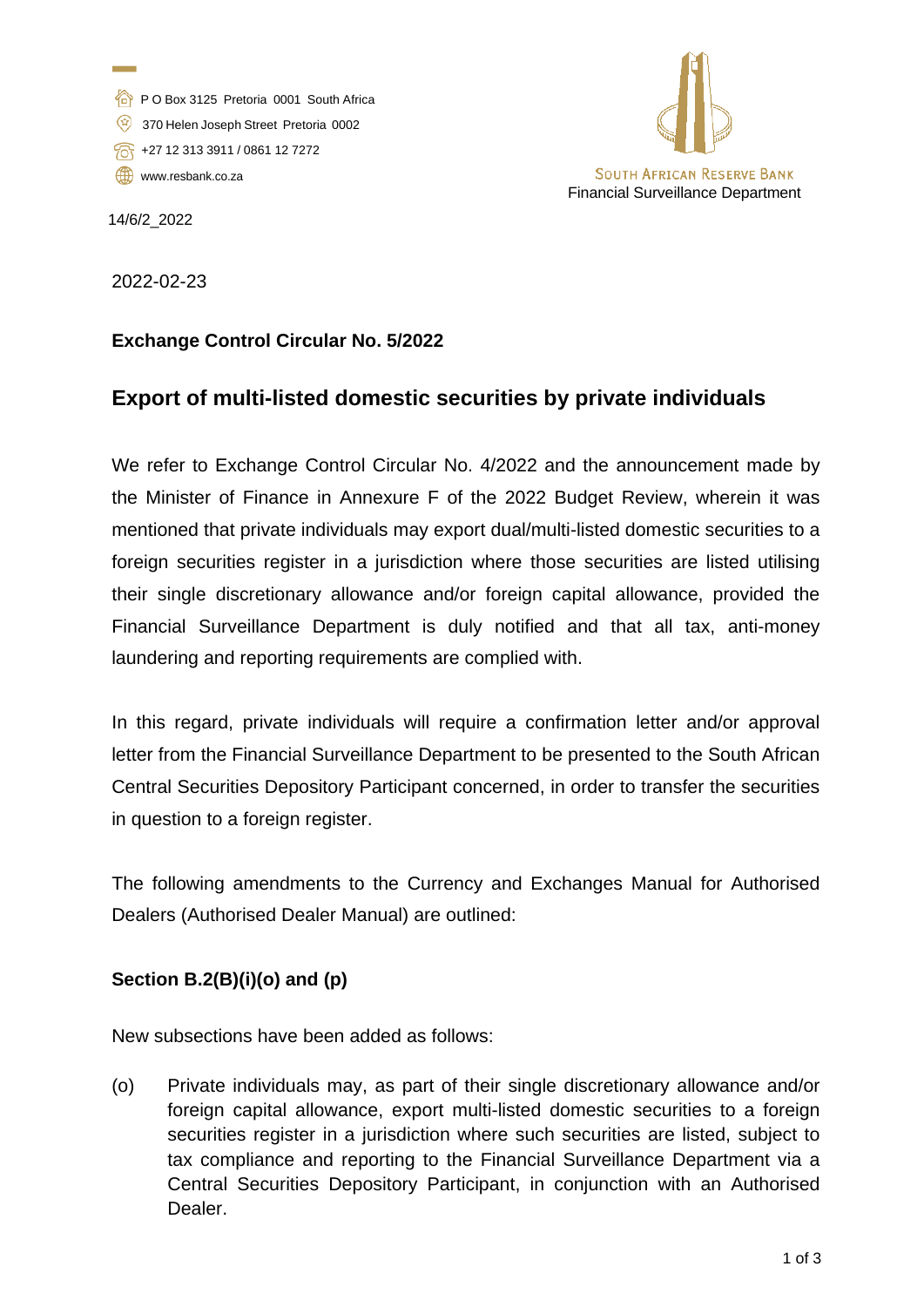- (p) Since these transactions will not result in actual flow of funds from South Africa, the process thereof as well as the reporting must take place as outlined hereunder:
	- (aa) An applicant must furnish the following information through an Authorised Dealer, at the time of submitting a request for a confirmation letter and/or approval letter to the Financial Surveillance Department:
		- (1) the full names and identity number of the applicant;
		- (2) the name of the company whose securities are exported as well as number of securities and the market value thereof; and
		- (3) domicilium and name of the target foreign register on which those securities are listed.
	- (bb) In this regard, the confirmation letter and/or approval letter from the Financial Surveillance Department must be presented by the applicant to the relevant South African Central Securities Depository Participant to effect the transaction.
	- (cc) Central Securities Depository Participants may, in conjunction with an Authorised Dealer, allow the transfer of domestic listed securities abroad, up to a total market value of R1 million per calendar year in terms of the single discretionary allowance for private individuals, without the requirement to obtain a TCS PIN letter, provided a confirmation letter from the Financial Surveillance Department is viewed.
	- (dd) Central Securities Depository Participants may, in conjunction with an Authorised Dealer, also allow the transfer of domestic listed securities of up to a total market value of R10 million per calendar year in terms of the foreign capital allowance, provided that a TCS PIN letter is obtained as well as a confirmation letter from the Financial Surveillance Department is viewed.
	- (ee) Private individuals who export securities with a market value of more than R10 million are subject to a more stringent verification process by SARS as well as an approval process from the Financial Surveillance Department. Such transfers will trigger a risk management test that will, inter alia, include verification of the tax status and the source of funds, as well as risk assess the private individual in terms of the anti-money laundering and countering terror financing requirements, as prescribed in the Financial Intelligence Centre Act, 2001 (Act No. 38 of 2001).